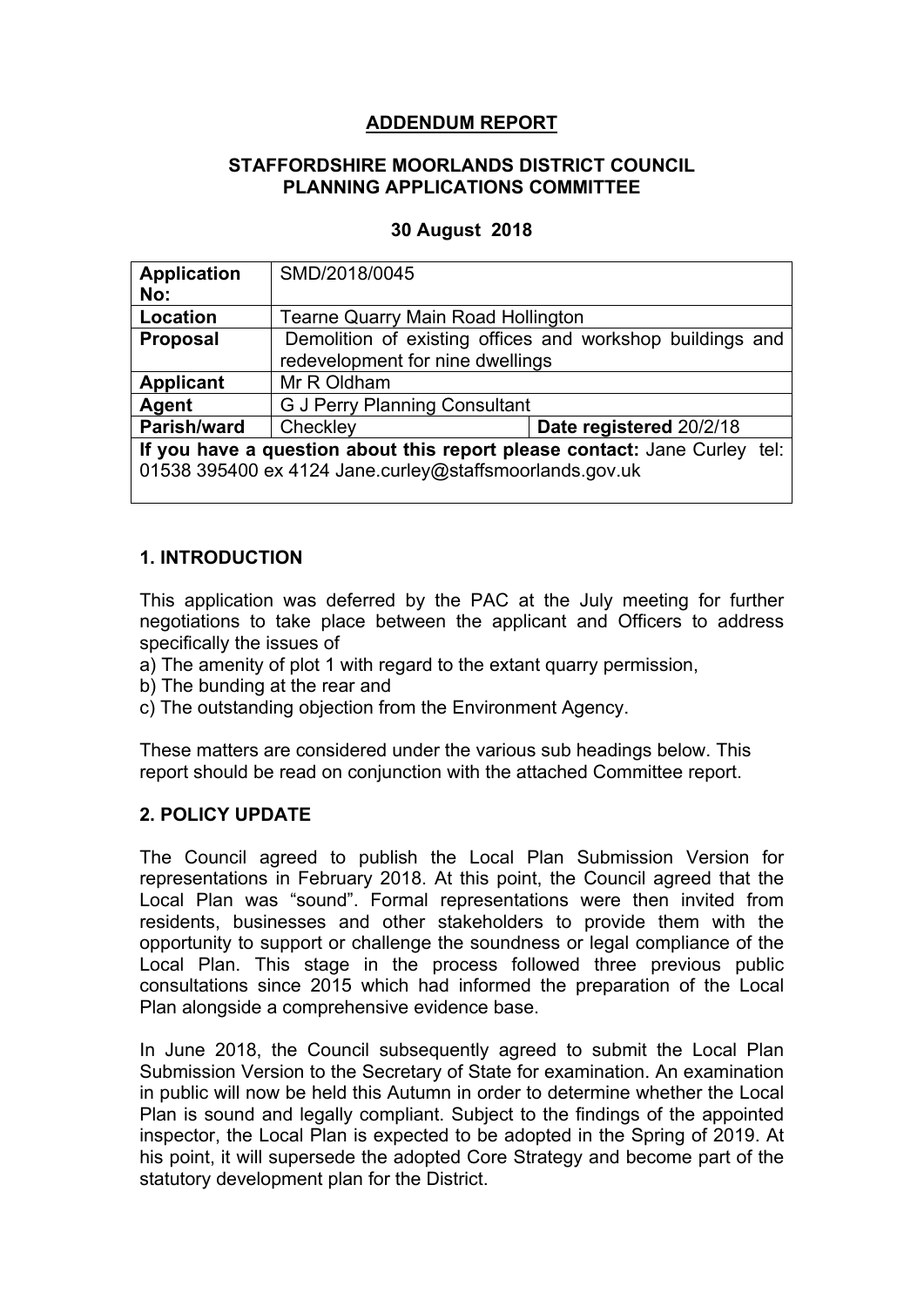In this context, the Council's position on the weight to be given to the policies contained in the Local Plan Submission Version in terms of the three criteria set out in Paragraph 48 of the NPPF is as follows:

- The stage of preparation the Local Plan is now at an advanced stage of preparation as the Council has submitted it to the SoS for examination
- The extent to which there are unresolved objections to relevant policies – this varies depending on the policy in question. The Officer Comments section of this report identifies the level of outstanding objections to each policy and recommends the amount of weight to be given to them at this stage in the process
- The degree of consistency of policies with the NPPF given that the Council has submitted a Local Plan that it considers to be sound, all policies are deemed to be consistent with the NPPF.

# Emerging Policies

The following policies are considered to be relevant to this application:

- Policy SS1 Development Principles
- Policy 1a Presumption in favour of sustainable development
- SS2 Settlement Hierarchy
- SS9 Smaller Villages Strategy
- SS10 Other Rural Areas Strategy
- Policy H1 New Housing Development
- Policy DC2 Historic Environment

# **3. OFFICER COMMENT**

#### Amenity of plot 1

3.1 Discussions have taken place with the applicant's agent on this issue. The advice was to consider the deletion of a plot to free up space and provide an acceptable relationship with plot 1. The applicant chose not to do this but has presented three schemes, only one of which Officers felt worthy of pursuing with the others being discounted on design/street scene impact grounds. The revised scheme replaces the two pairs of semi detached houses (plots 1-4) with a block of 4 terraces but in order to free up land. Parking for 3 of the units is provided on the opposite side of the internal access i.e. on part of the land that the applicant indicated he intended to donate to the village hall albeit that Members were advised not to attach any weight to this. The plans also show the quarry access road increased to 5m in width with space achieved between this and the boundary of plot 1 for landscaping. The plans also show the bund extended to enclose the rear garden of plot 1.

3.2 Although the scheme is a compromise, it is felt to be an improvement for a number of reasons. Firstly the increased width of the quarry access road is more appropriate for the type of vehicles and plant associated with the quarry.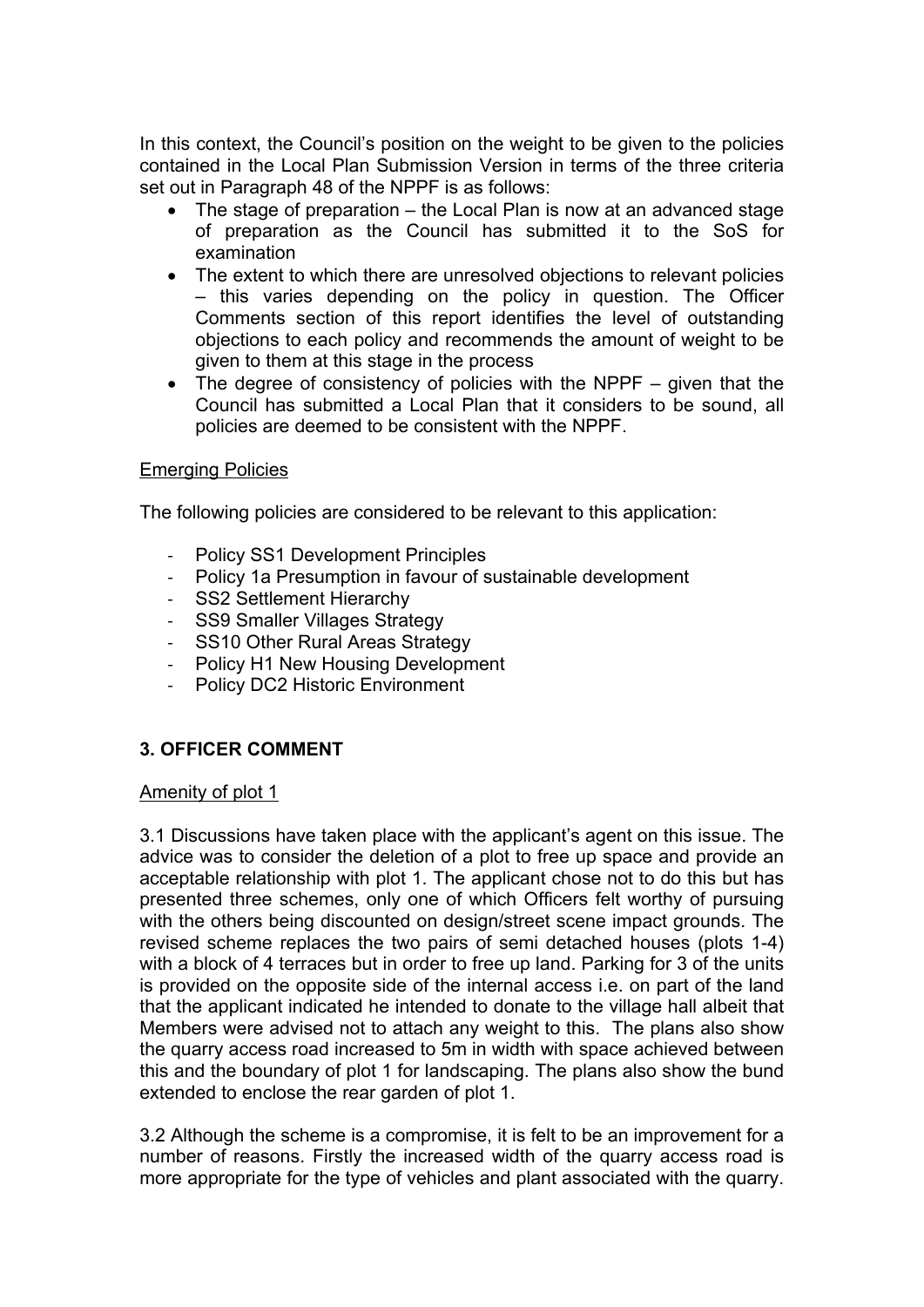At the same time it remains at a suitable distance from the mature trees/hedgerow along the western boundary i.e. still contained laterally within the footprint area of the existing workshop buildings to be removed. Secondly the combined effect of the increased space created by the terracing of the units and parking opposite, the increased width of the quarry access road and the extension of the bund to the side rear garden of plot 1 (see further discussion below) is considered to result in a better relationship and amenity for future occupiers of plot 1. The drawback is that a parking area for 6 cars is provided in a prominent part of the site. However with suitable boundary treatment and landscaping it is considered that an appropriate finish can be achieved which does not detract from the character and appearance of the area. An amended plan has now been received to include both this land and the land between these spaces and the road within the application site. The concern being that this latter area could, if not provided for within this application become 'left over' land which could detract from the amenity of the village. This area is now shown as an open landscaped area. Further publicity has been carried out on this amended plan, including the Local Highway Authority and Members will be updated at the meeting.

3.3 The design of the terrace block has been subject to negotiation. As a result of the narrow frontages, the initial design was considered to be too cluttered. Amendments have been secured which have resulted in a greater solid to void ratio and simpler fenestration. The side gables remain unfortunately deep at circa 10m as with units 5- 8 (see discussion in attached Committee report) but as these have a limited public view and are relieved with windows, they are not considered to be so disproportionate as to be fatal to the scheme.

3.4 The revised scheme is considered to be an improvement in terms of the impact on the amenity of plot 1 and subject to conditions achieves compliance with Polices DC1, DC4 and Policy 3.2 of the Minerals Local plan

#### Proposed bunding to rear to mitigate noise

3.5 Members agreed with the concerns expressed in the Officer report that a) it had not been demonstrated that the proposed bunding would provide an acceptable feature in its own right or b) that it would physically achieve its primary objective which was to mitigate noise from the adjacent quarry.

3.6 Following further discussions with the applicant's Agent, an amended plan has been received. This has been reviewed by the Trees and Woodland Officer. The plan shows the overall bund now at 8m in width. It is considered that this will provide greater space to accommodate more practical, gentler – sloping faces whilst also providing a flat top for siting the fence and space for landscaping. The bund also now appears to wrap around the rear garden of plot 1 terminating just northwards of the rear elevation of this dwelling. Whilst planting is only shown indicatively, it too has been revised to show a new hedgerow outside the fenceline. Whilst appropriate the Trees and Woodland Officer comments that this could equally be mixed native shrubs planted at c.1m centres to cover the southern face and crest of the bund and achieve an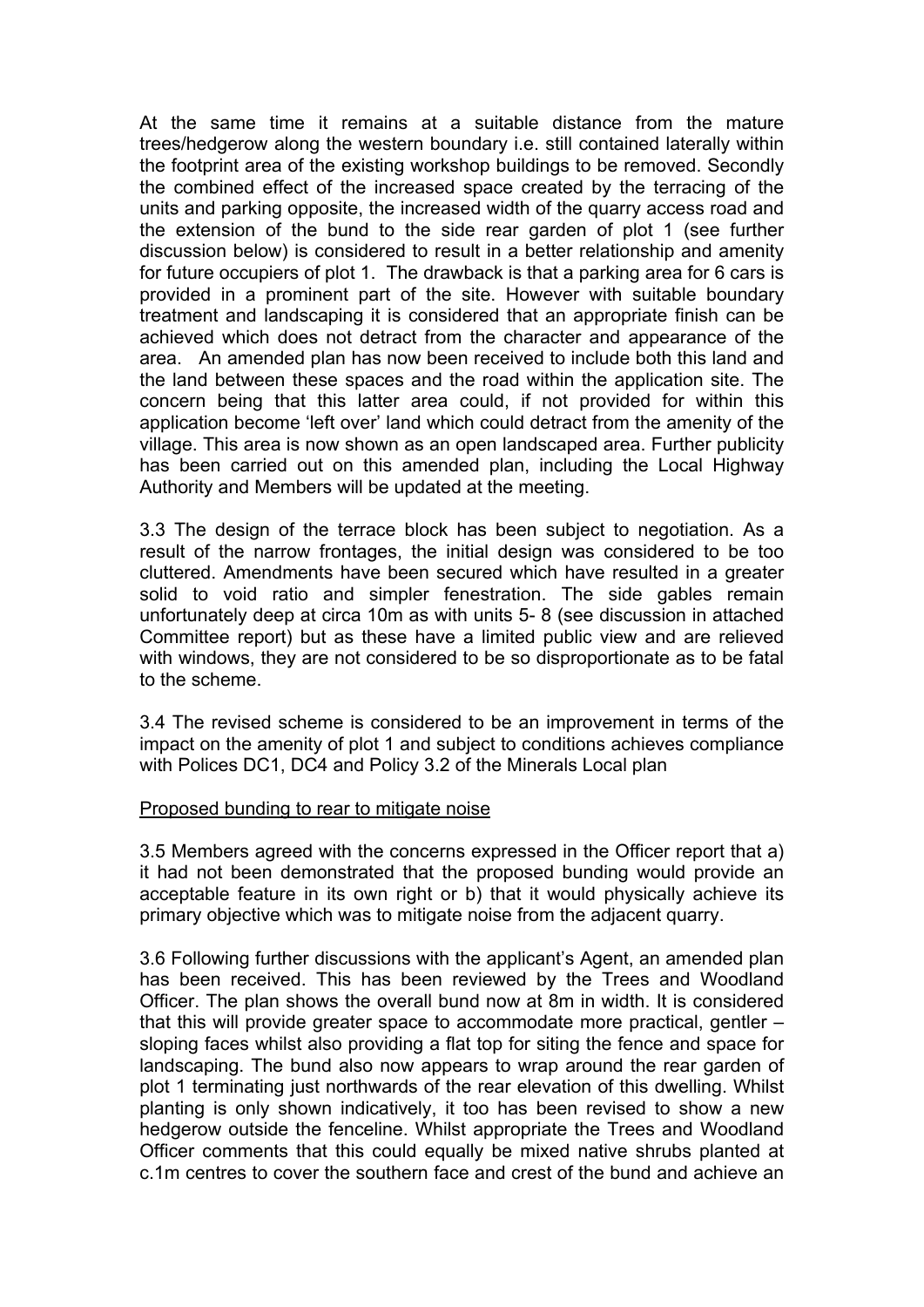informal scrubby bank, rather than a formal hedge planting pattern along the top of the bund. Also shown are indicative new trees both outside the plots (to break up the fenceline and development roofline in views from open countryside to the south) and within the plot gardens (to soften the visual impact of the combined 2m high fence plus 2m high bund). As the applicant has not provided a detailed landscaping plan this will need to be conditioned but the Trees and Woodland Officer is satisfied that the approach indicated is a suitable and achievable approach. The landscaping plan should include full details of the bund – its construction, levels, sections etc.

3.7 This aspect of the proposal is now considered to be acceptable and with conditions to secure full details of the bund, the fencing and landscaping and details of the future maintenance/management thereof there is considered to be compliance with Polices DC 3.

3.8 Another matter which had been raised by Officers and discussed in the attached Committee report although not specifically raised by Members was the relationship of plot 9 garage and the adjacent hedgerow. The revised plans have omitted this detached garage thus avoiding the need for a vehicle access drive around the eastern side of the dwelling. A narrower pedestrian path now runs round the dwelling, allowing more space to accommodate the ground level drop down to the site's eastern boundary line within the existing hedgerow. The Trees and Woodland Officer has considered this also and advises that this arrangement will better accommodate retention/reinforcement of this hedgerow itself, which is important to maintain/improve screening and therefore to achieve an acceptable boundary treatment and setting for the proposed development. The downside of course is that parking spaces for 3 vehicles are shown across the site frontage. Boundary treatment (low stone wall) and landscaping would help to soften this. The view of the Local Highway Authority on these spaces is awaited and will be reported at the meeting.

# Outstanding objection from the Environment Agency

3.9 The Environment Agency (EA) had objected to the application on the grounds that insufficient information was provided to demonstrate that the risk of pollution to controlled waters had been assessed and was acceptable.

3.10 The applicant subsequently submitted a Preliminary Risk Assessment which has been considered by the EA. They confirm that they are satisfied with the assessment and that subject to a condition requiring a remediation strategy to deal with the risks associated with contamination of the site, their objection is withdrawn.

3.11 With this condition in place there is compliance with Policy SD 4 and this matter is now considered to be acceptable.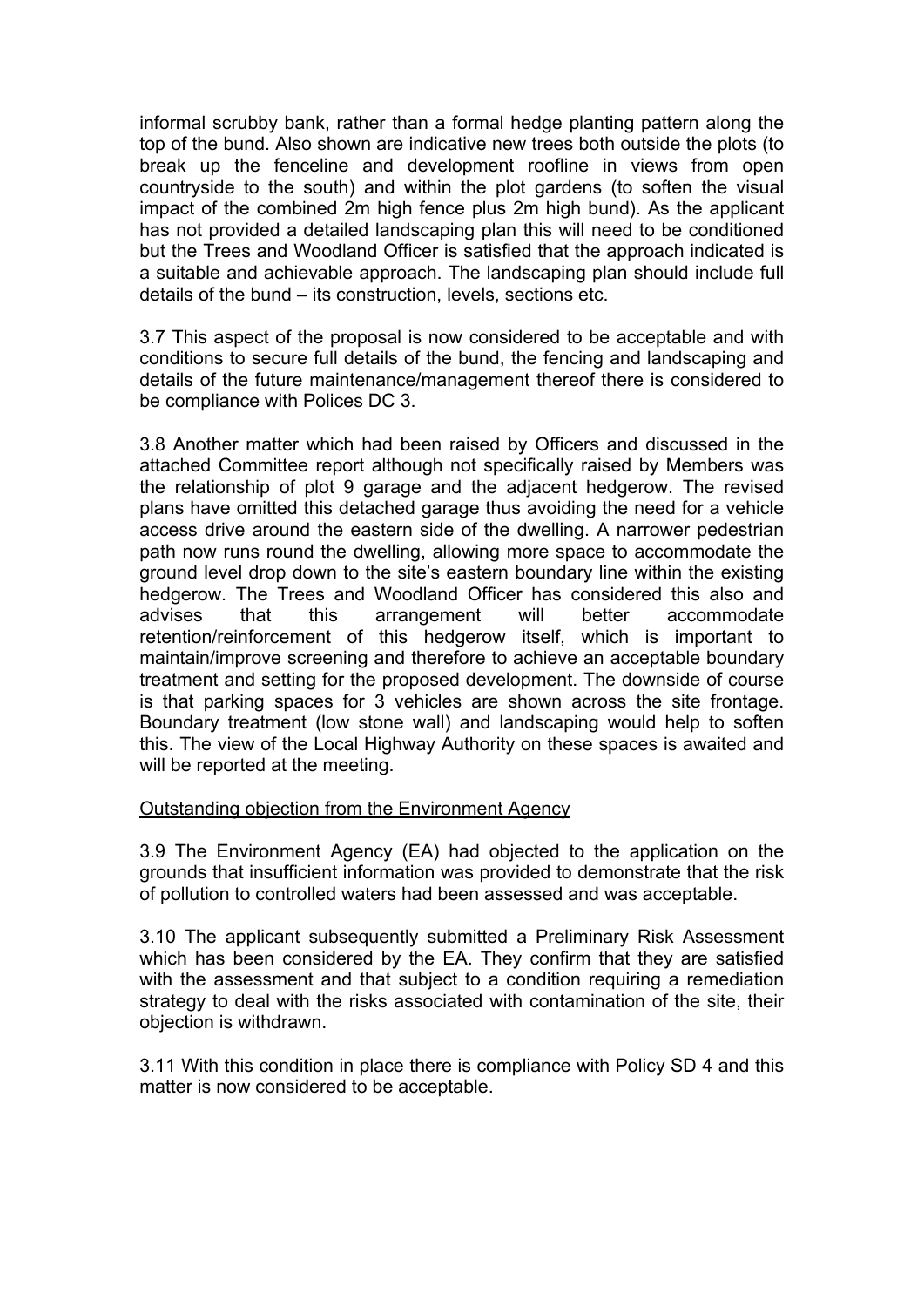#### Other matters

3.12 The revised plans still seem to be insisting on tarmac for the internal road and drives which Officers maintain is a poor design response to this village location. A 'notwithstanding' materials condition is therefore recommended to ensure that appropriate hard surfacing is achieved. Similarly with respect to boundary treatment the plans continue to refer to a combination of 1m and 2m high timber feather edged fencing. Again in this rural village location it is considered that a more appropriate boundary treatment should be secured. Whilst timber fencing at the rear would be appropriate and acceptable, a low stone wall should be considered for the front boundaries. This can be conditioned.

# **4. PLANNING BALANCE & CONCLUSION**

4.1 As advised above and since the July meeting the Submission Version of the Local Plan has been referred to the Secretary of State. For the smaller villages such as Hollington there is no longer to be an infill boundary within which limited development may be permissible. Emerging Policy SS9 sets out the Smaller village strategy which is one of strictly controlling development in such locations so as not to undermine the character and life of the settlement and recognising that development on a large scale would be unsustainable in the smaller villages due to limited services and facilities. Emerging Policy H1 refers to development in smaller villages being acceptable where it is well related to the existing pattern of development, where it will not create or expand ribbon development nor lead to a sporadic pattern of development. On the face of it the application site would largely meet these criteria. However in light of the number of objections to both this emerging policy and emerging policy SS9 only limited weight can be attached to them at this stage.

4.2 The NPPF is a material consideration of significant weight in this application. Section 5 of the NPPF refers to delivering a wide choice of high quality homes. Paragraph 59 sets out the importance of supporting the Government's objective to significantly boost the supply of homes. The Council can not currently demonstrate a 5 year deliverable supply of housing land in accordance with paragraphs 73 and 74 of the NPPF and therefore housing supply policies are out of date. Because the application is for housing, these are the most important policies for the determination of the application and accordingly Paragraph 11, the 'tilted' balance as it has become known, is therefore triggered in this case. Paragraph 11 says that planning permission should in these circumstances be granted unless any adverse impacts of doing so would significantly and demonstrably outweigh the benefits when assessed against the polices in the Framework taken as a whole. The Revised Framework sets out a presumption in favour of sustainable development. It identifies three dimensions to sustainable development i.e. economic, social and environmental and says that these roles should not be undertaken in isolation.

4.3 The proposed development would provide some short-term economic benefits, principally through the construction of the dwellings to which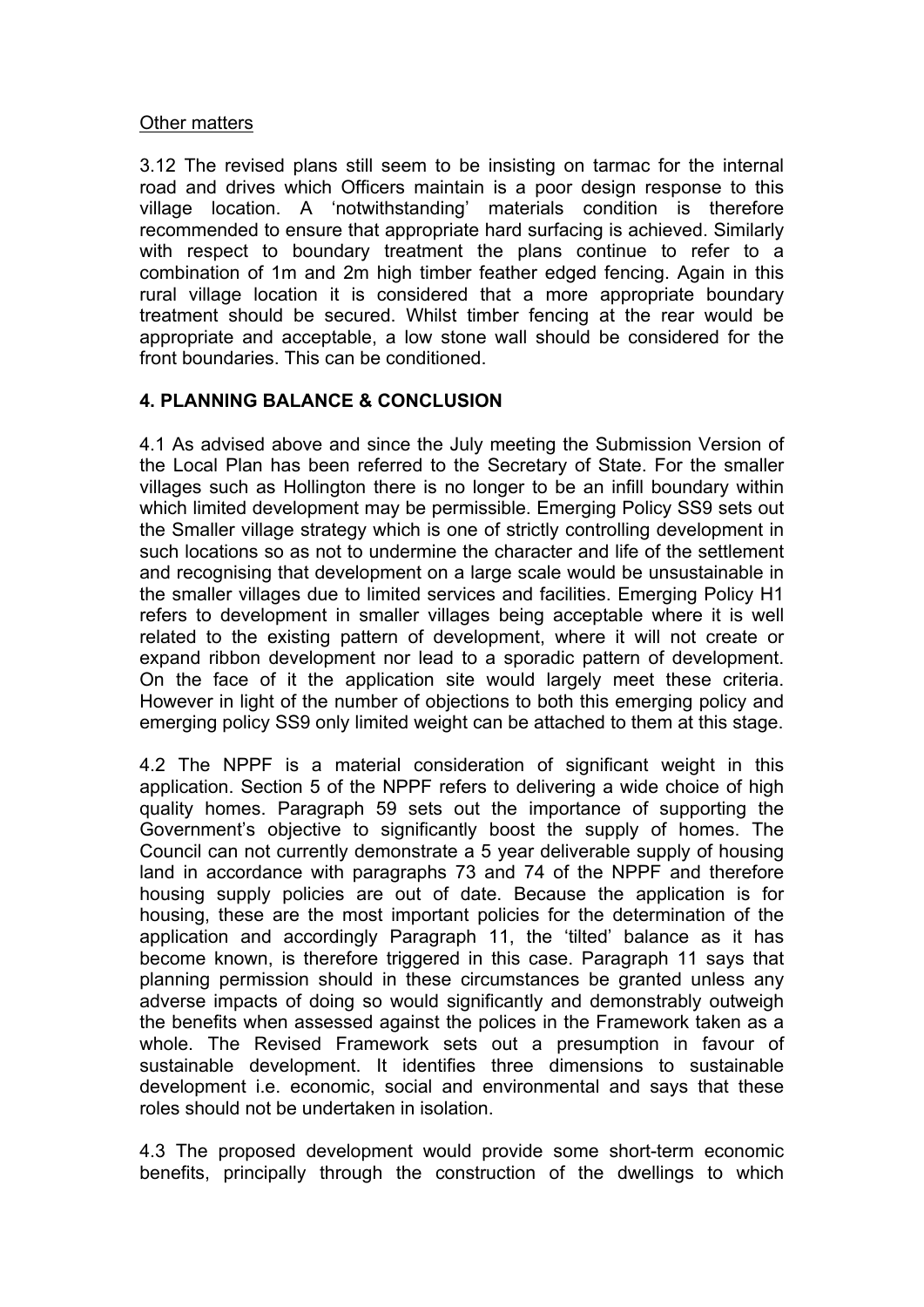moderate weight is attached. There would be social benefits arising from the provision of 9 houses in circumstances where there is a substantial shortfall in the District, to which significant weight is attached. Weighing against the proposal is the conflict with the spatial strategy of the Core Strategy and poor accessibility to services and facilities thus conflict with adopted Polices SS1, SS6b, H1 and the NPPF. Previous concerns about the amenity of plot 1 (Policy DC1 and Policy 3.2 of the Minerals Local plan), the landscaping of the site (Policy DC3) and potential pollution from contamination (Policy SD4) are addressed in the revised plans/documentation as discussed and analysed above. This leaves therefore the outstanding reason regarding the limited services and facilities in Hollington and consequently its poor accessibility and conflict with SS6b and SS1. However in the overall balance in addition to the benefits outlined above, this is a brownfield site, it is well related to the existing pattern of development, the design is good and the impact on the wider landscape in acceptable.

4.4 A distinction can be drawn with recent appeal decisions in Hollington referred to in the attached report. In these cases the Inspector agreed with the Council that Hollington was not an accessible location but in each case there was, in addition, landscape harm. The sites were greenfield, not brownfield and did not relate well to the existing settlement. Together these matters in those cases were sufficiently harmful when applying the tilted balance to warrant withholding permission.

4.5 In this case, when assessed against the policies in the NPPF as a whole, the judgement is now reached is that the adverse impacts arising from the poor accessibility of the site relative to services and facilities is no longer so significant and demonstrable to outweigh the benefits of the proposal when assessed against the policies in the Framework taken as a whole. The 'tilted' balance (applied because this is an application for housing) is now in favour of the scheme and results in a change of recommendation to one of approval subject to conditions.

# **5. RECOMMENDATION**

**Delegate Authority to the Operations Manager – Development Services in consultation with the Chairman to grant planning permission subject to no new and substantive issues being raised on or before 5 th September.**

**1. The development hereby permitted shall be begun before the expiration of three years from the date of this permission.**

**Reason:- To comply with the provisions of Section 51 of the Town and Country Planning, Planning and Compulsory Purchase Act, 2004.**

**2. The development hereby permitted shall be carried out in accordance with the following approved plans:**

**Reason:- For the avoidance of doubt and in the interests of proper planning.**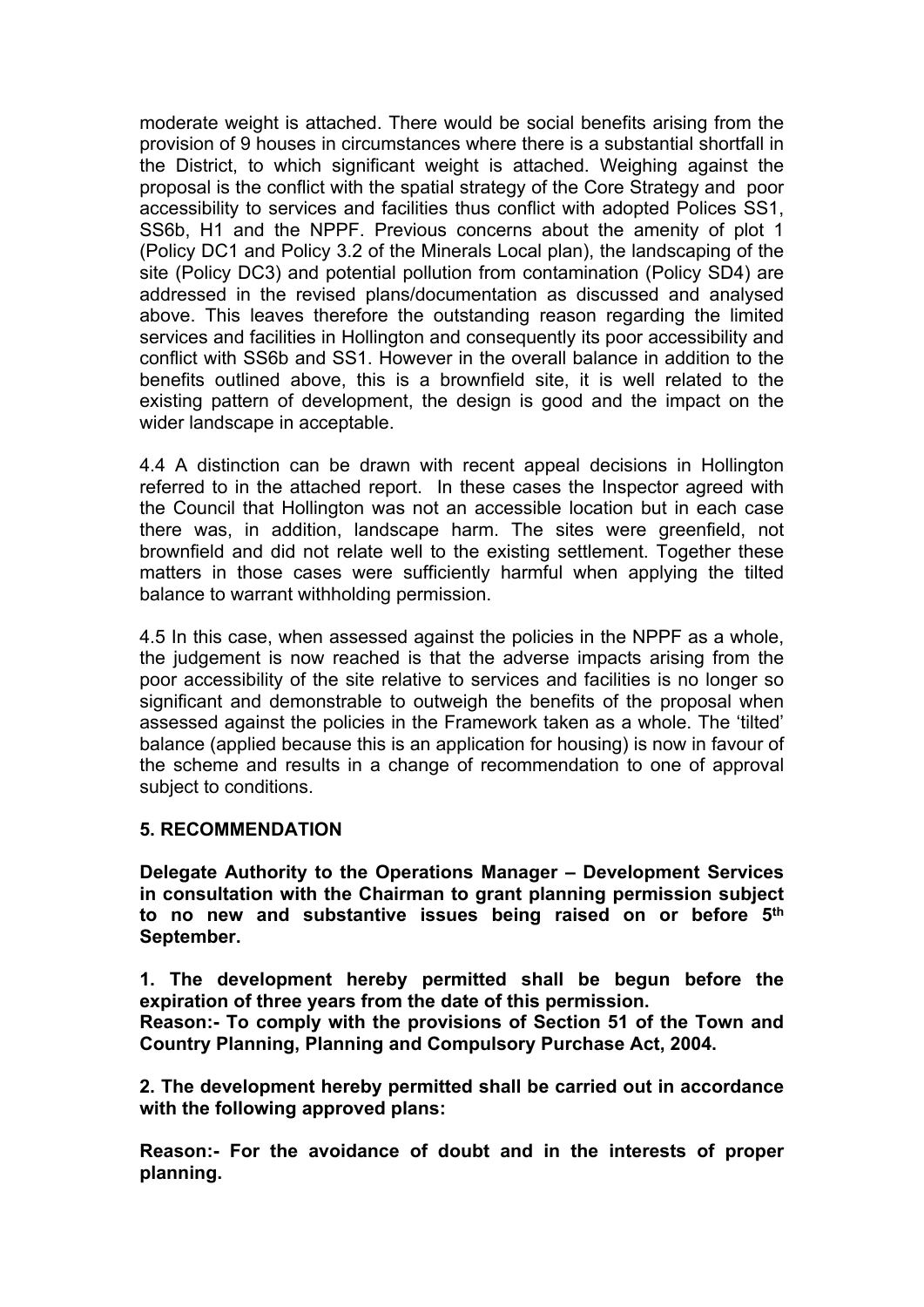**Contamination**

**3. No development approved by this planning permission shall take place until a remediation strategy that includes the following components to deal with the risks associated with contamination of the site shall each be submitted to and approved, in writing, by the local planning authority:**

**1. A site investigation scheme, based on the findings of the AJS Structural Design Ltd Phase 1 Desk Study (report no. 74418/57878) to provide information for a detailed assessment of the risk to all receptors that may be affected, including those off site.**

**2. The results of the site investigation and the detailed risk assessment referred to in (2) and, based on these, an options appraisal and remediation strategy giving full details of the remediation measures required and how they are to be undertaken.**

**3. A verification plan providing details of the data that will be collected in order to demonstrate that the works set out in the remediation strategy in (3) are complete and identifying any requirements for longerterm monitoring of pollutant linkages, maintenance and arrangements for contingency action.**

**Any changes to these components require the express written consent of the local planning authority. The scheme shall be implemented as approved.**

**Reasons: To ensure the protection of controlled waters.**

# **Removal of Permitted development**

**4. Notwithstanding the provisions of the Town and Country Planning (General Permitted Development) Order 1995 (or any order revoking and re-enacting that order with or without modification), no development as specified in Part 1 Class(es) A, B, C, D, E and Part 2 Class A, other than those expressly authorised by this permission, shall be carried out without express planning permission first being obtained from the Local Planning Authority.**

**Reason:- The application has sought relief from the provision of affordable housing on the basis of the Ministerial statement of 28th November 2014 (upheld by the Court of Appeal 13/5/16) and the restriction of gross floor space to no more than 1000 square metres and in the interests of the character and appearance of the area.**

**Design**

**5. Notwithstanding any details shown on the approved plans, the development hereby permitted shall not be commenced until full details of the following have been provided and approved in writing by the Local Planning Authority :-**

**- Samples of external facing materials (the expectation being that these are Staffordshire blue clay tiles and natural stone as per the application form and plans)**

**- Hard surfacing**

**- Eaves and verge details (avoiding bargeboards and fascia's)**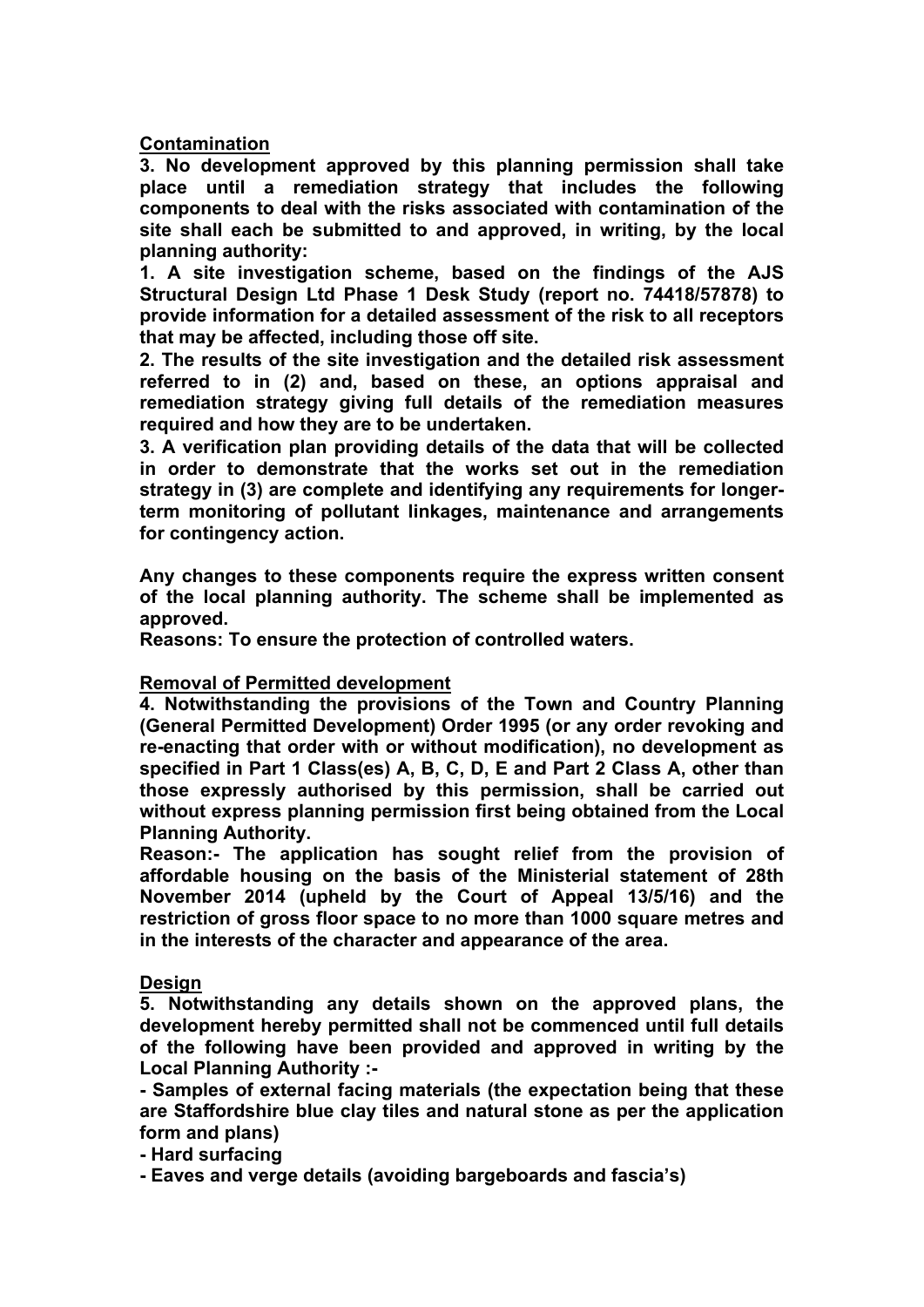**- Frontage boundary - Window and door detail (including materials, recess depth within the aperture and glazing bar subdivisions)**

**- Boundary treatments/ means of enclosure including internal subdivision of plots**

**-The development shall thereafter be carried out in accordance with the approved details and thereafter retained.**

**Reason:- To ensure a high quality external appearance in the interests of the character and appearance of the area**

#### **Landscape/Visual impact and Biodiveristy**

**6.No trees, shrubs or hedgerows shall be removed other than those whose removal is directly required to accommodate the approved development, unless otherwise approved by the LPA. There shall be no removal of any trees, shrubs or hedgerows during the bird nesting season (nominally March to August inclusive), unless otherwise agreed by the LPA and in this case only following careful inspection by a competent person to establish that such trees, shrubs or hedgerow are not in active use by nesting wild birds.**

**Reason:- In the interests of the character and appearance of the area and biodiversity**

**7, Before the commencement of development (including any demolition, site clearance, site stripping or site establishment) temporary protective fencing and advisory notices for the protection of the existing trees and hedgerows to be retained shall be erected in accordance with guidance in British Standard 5837:2012** *Trees in Relation to Design, Demolition and Construction – Recommendations***, and shall be retained in position for the duration of the period that development takes place, unless otherwise agreed by the LPA. Within the fenced areas there shall be no excavation, changes in ground levels, installation of underground services, provision of hard surfacing, passage of vehicles, storage of materials, equipment or site huts, tipping of chemicals, waste or cement, or lighting of fires unless otherwise agreed by the LPA.**

**Reason:- To protect trees and hedgerows which contribute to the character and appearance of the area**

**8. Any mature tree to be removed or to have substantial crown pruning operations carried out shall first be carefully inspected for the potential to provide bat roosting opportunities. Any tree which has such potential (which could include cavities, splits, decay pockets, hollow stems or branches, areas of loose bark, dense ivy cover or dense epicormic shoots) shall be subject to a further detailed and if necessary climbing inspection by a licensed bat worker immediately prior to felling or pruning, and all felling or pruning of such trees shall take place in the presence of the bat worker who can then immediately advise on appropriate measures if bats are encountered during dismantling, felling or pruning operations.**

**Reason:- In the interests of biodiversity**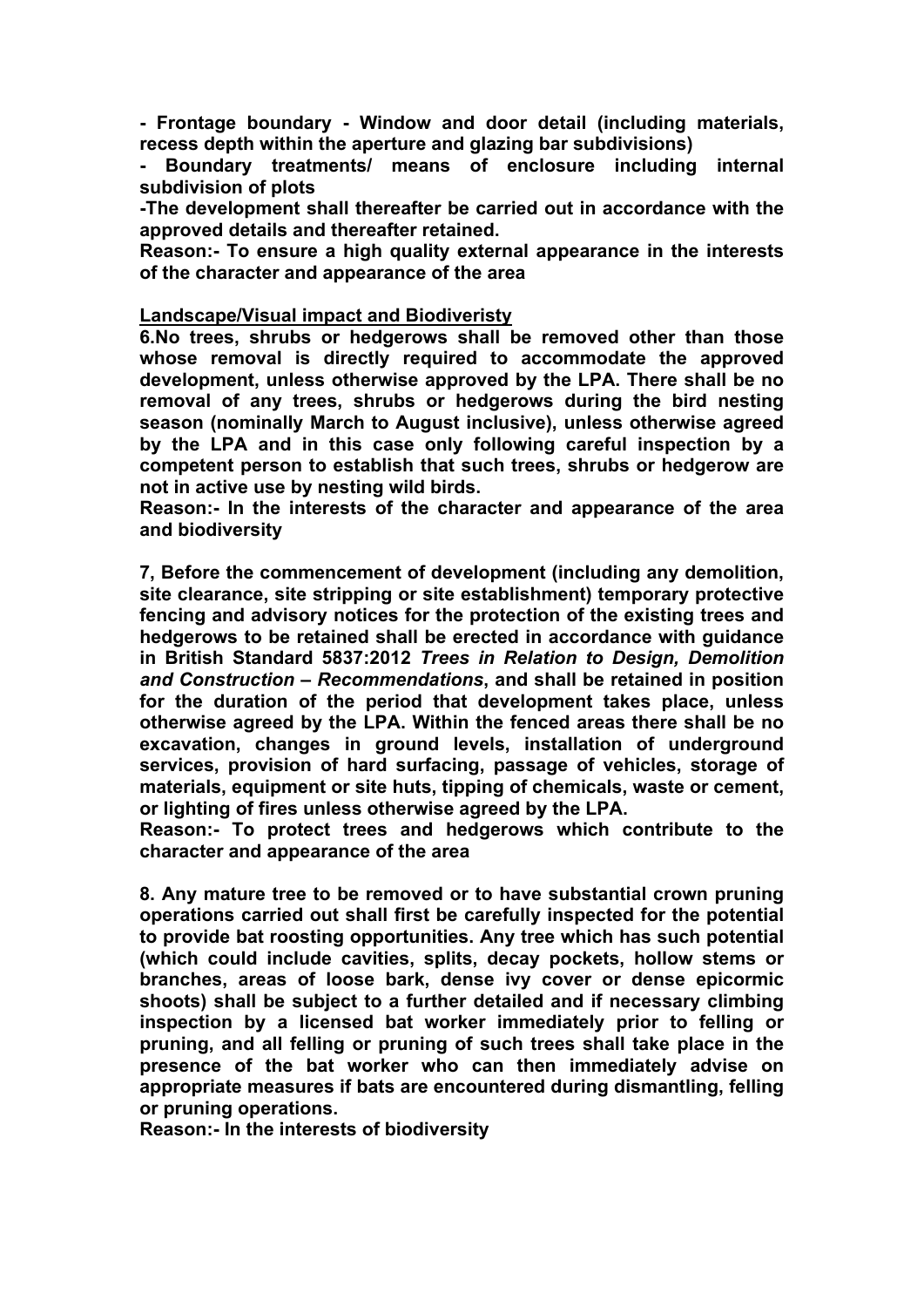**9.Before the commencement of development (including any demolition, site clearance, site stripping or site establishment) a landscaping scheme shall be submitted to and approved by the LPA. Such a scheme shall include full details of all new trees, shrubs and other planting, giving specification for species, positions, planting sizes and numbers/densities of all new planting. The landscaping scheme so approved shall be fully implemented before the end of the first available dormant season (November to February inclusive) following completion of the development hereby approved. The trees and shrubs planted in accordance with this landscaping scheme shall be properly maintained for a period of 5 years following planting. Any plants which within this period are damaged, become diseased, die, are removed or otherwise fail to establish shall be replaced during the next suitable season.**

**Reason:- To protect the character and appearance of this rural area and ensure an acceptable external finish to the development**

#### **Highways**

**10. Notwithstanding the submitted details, the development hereby permitted shall not be commenced until details of the 2.4mx43m visibility splay at the access adjacent to Highlands have been submitted to and approved in writing by the Local Planning Authority showing the existing wall replaced behind the visibility splay. The visibility splay shall thereafter be kept free of all obstructions to visibility over a height of 600 mm above the adjacent carriageway level and be provided in accordance with the approved plan prior to the development being brought into use.**

**Reason:- To comply with NPPF paragraph 32; to comply with SMDC Core Strategy policy DC1; in the interests of highway safety.**

**11. Notwithstanding any details shown on the approved plans no development shall be commenced until revised access details indicating the following have been submitted to and approved in writing by the Local Planning Authority:**

- **means of discouraging use of the easternmost access as an exit;**
- **details of signage to discourage use of the easternmost access as an exit;**
- **narrowing of the access including works within the highway;**
- **details of forward visibility around the two 90 degree bends;**

**The details shall thereafter be carried out in accordance with the approved details and the forward visibility shall thereafter be kept free of all obstructions to visibility over a height of 600 mm above the adjacent carriageway level and be completed prior to first occupation and shall thereafter be retained as such for the lifetime of the development.**

**Reason:- To comply with NPPF paragraph 32; to comply with SMDC Core Strategy policy DC1; in the interests of highway safety.**